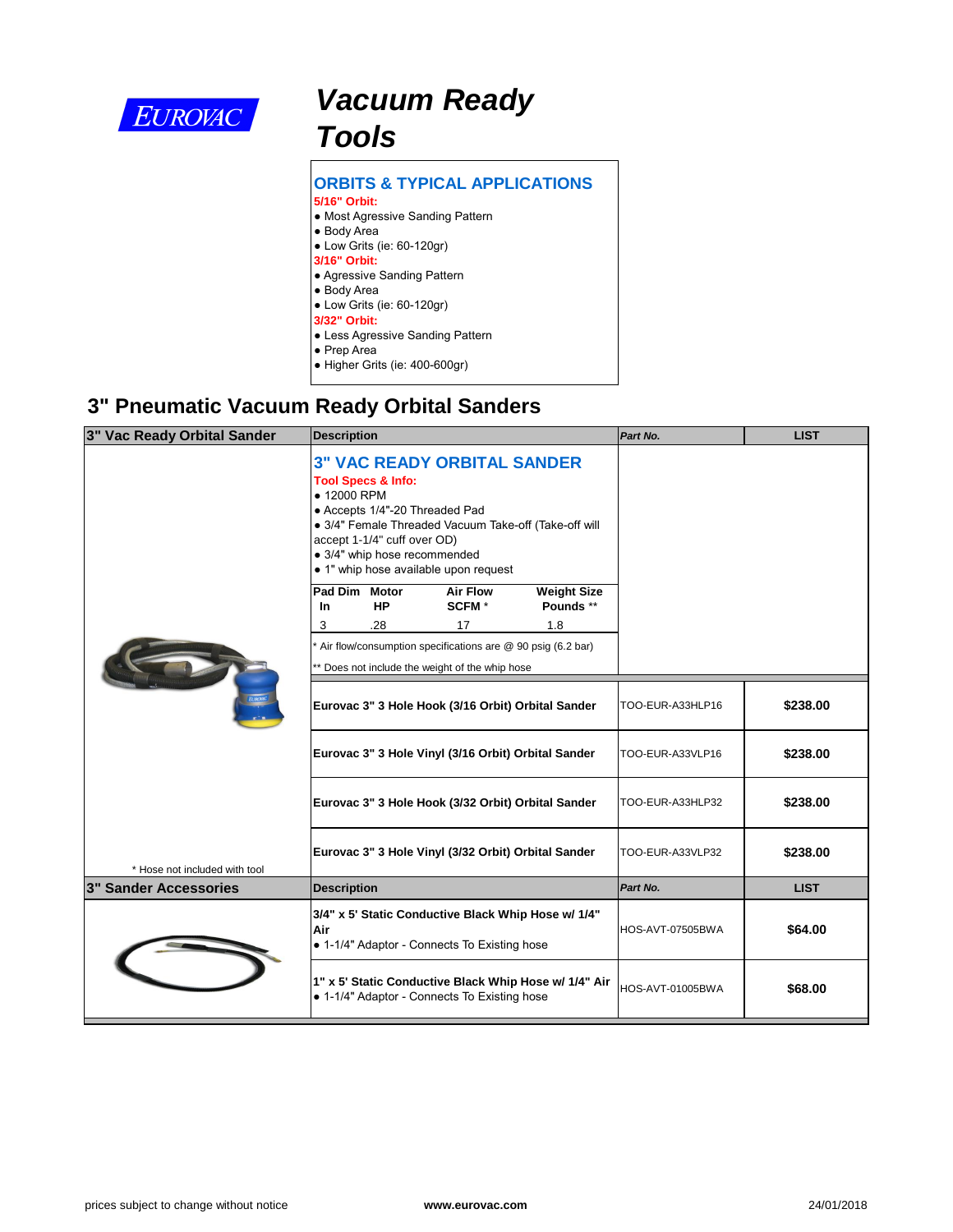## **5" & 6" Pneumatic Vacuum Ready Orbital Sanders**

| 5" & 6" Vac Ready Orbital<br><b>Sander</b> | <b>Description</b>                                            |                                                                                                                                                                                                                               | Part No.                                                             |                                                                           |                                                                      |
|--------------------------------------------|---------------------------------------------------------------|-------------------------------------------------------------------------------------------------------------------------------------------------------------------------------------------------------------------------------|----------------------------------------------------------------------|---------------------------------------------------------------------------|----------------------------------------------------------------------|
|                                            | <b>SANDER</b><br><b>Tool Specs &amp; Info:</b><br>• 12000 RPM | 5" & 6" VAC READY ORBITAL<br>• Accepts 5/16"-24 Threaded Pad<br>· 3/4" Female Threaded Vacuum Take-off (Take-off will<br>accept 1-1/4" cuff over OD)<br>• 3/4" whip hose recommended<br>• 1" whip hose available upon request |                                                                      |                                                                           |                                                                      |
|                                            | <b>Pad Dim</b><br><b>Inches</b>                               | <b>Motor</b><br><b>HP</b>                                                                                                                                                                                                     | <b>Air Flow</b><br><b>SCFM</b> *                                     | <b>Weight Size</b><br>Pounds **                                           |                                                                      |
|                                            | 5<br>6                                                        | .28<br>.28                                                                                                                                                                                                                    | 17<br>17                                                             | 1.9<br>2.0<br>Air flow/consumption specifications are @ 90 psig (6.2 bar) |                                                                      |
|                                            |                                                               | * Does not include the weight of the whip hose                                                                                                                                                                                |                                                                      |                                                                           |                                                                      |
|                                            | <b>Sander</b><br><b>Pad Options:</b><br>• Multi Hole Pad      | Eurovac 5" Vacuum Ready Hook (5/16 Orbit) Orbital<br>• Standard 5 Hole Pad<br>• Super Suction 6 Hole Pad                                                                                                                      | TOO-EUR-A55HLP51<br>or<br>TOO-EUR-A56HLP51<br>or<br>TOO-EUR-A5MHLP51 |                                                                           |                                                                      |
| <b>EUROMIC</b>                             | <b>Sander</b><br><b>Pad Options:</b><br>· Multi Hole Pad      | • Standard 5 Hole Pad<br>• Super Suction 6 Hole Pad                                                                                                                                                                           |                                                                      | Eurovac 5" Vacuum Ready Vinyl (5/16 Orbit) Orbital                        | TOO-EUR-A55VLP51                                                     |
|                                            | <b>Sander</b><br><b>Pad Options:</b><br>• Multi Hole Pad      | • Standard 5 Hole Pad<br>• Super Suction 6 Hole Pad                                                                                                                                                                           |                                                                      | Eurovac 5" Vacuum Ready Hook (3/16 Orbit) Orbital                         | TOO-EUR-A55HLP16<br>or<br>TOO-EUR-A56HLP16<br>or<br>TOO-EUR-A5MHLP16 |
|                                            | <b>Sander</b><br><b>Pad Options:</b>                          | • Standard 5 Hole Pad                                                                                                                                                                                                         |                                                                      | Eurovac 5" Vacuum Ready Vinyl (3/16 Orbit) Orbital                        | TOO-EUR-A55VLP16                                                     |
|                                            | <b>Sander</b><br><b>Pad Options:</b><br>· Multi Hole Pad      | • Standard 5 Hole Pad<br>• Super Suction 6 Hole Pad                                                                                                                                                                           |                                                                      | Eurovac 5" Vacuum Ready Hook (3/32 Orbit) Orbital                         | TOO-EUR-A55HLP32<br>or<br>TOO-EUR-A56HLP32<br>or<br>TOO-EUR-A5MHLP32 |
|                                            | <b>Sander</b><br><b>Pad Options:</b>                          | • Standard 5 Hole Pad                                                                                                                                                                                                         |                                                                      | Eurovac 5" Vacuum Ready Vinyl (3/32 Orbit) Orbital                        | TOO-EUR-A55VLP32                                                     |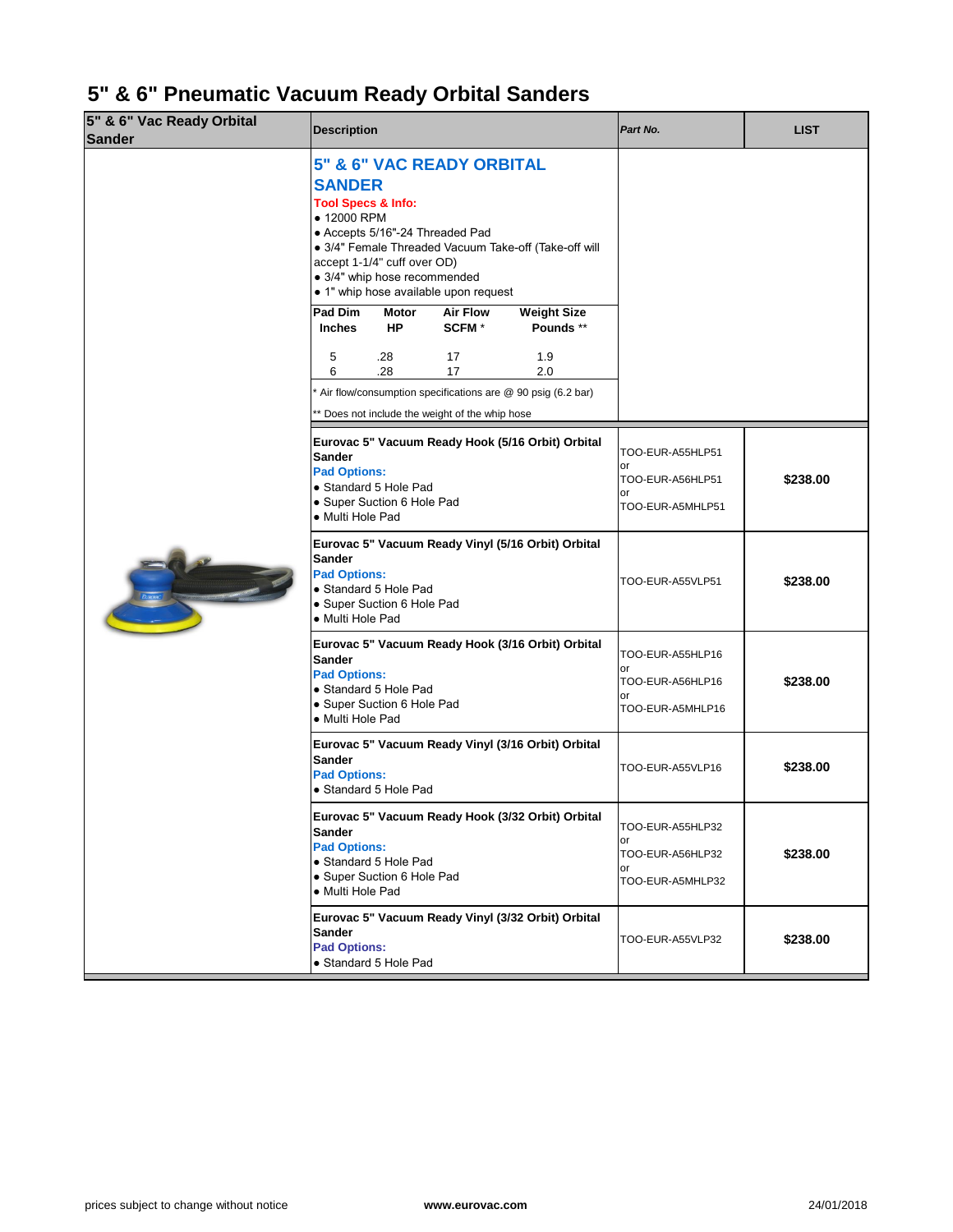|                               | Eurovac 6" Vacuum Ready Hook (5/16 Orbit) Orbital<br><b>Sander</b><br><b>Pad Options:</b><br>• Standard 6 Hole Pad<br>• Super Suction 8 Hole Pad<br>• Multi Hole Pad | TOO-EUR-A66HLP51<br>or<br>TOO-EUR-A68HLP51<br>or<br>TOO-EUR-A6MHLP51 |
|-------------------------------|----------------------------------------------------------------------------------------------------------------------------------------------------------------------|----------------------------------------------------------------------|
|                               | Eurovac 6" Vacuum Ready Vinyl (5/16 Orbit) Orbital<br><b>Sander</b><br><b>Pad Options:</b><br>• Standard 6 Hole                                                      | TOO-EUR-A66VLP51                                                     |
|                               | Eurovac 6" Vacuum Ready Hook (3/16 Orbit) Orbital<br><b>Sander</b><br><b>Pad Options:</b><br>• Standard 6 Hole Pad<br>• Super Suction 8 Hole Pad<br>• Multi Hole Pad | TOO-EUR-A66HLP16<br>or<br>TOO-EUR-A68HLP16<br>or<br>TOO-EUR-A6MHLP16 |
|                               | Eurovac 6" Vacuum Ready Vinyl (3/16 Orbit) Orbital<br><b>Sander</b><br><b>Pad Options:</b><br>• Standard 6 Hole Pad                                                  | TOO-EUR-A66VLP16                                                     |
|                               | Eurovac 6" Vacuum Ready Hook (3/32 Orbit) Orbital<br><b>Sander</b><br><b>Pad Options:</b><br>• Standard 6 Hole Pad<br>• Super Suction 8 Hole Pad<br>• Multi Hole Pad | TOO-EUR-A66HLP32<br>or<br>TOO-EUR-A68HLP32<br>or<br>TOO-EUR-A6MHLP32 |
| * Hose not included with tool | Eurovac 6" Vacuum Ready Vinyl (3/32 Orbit) Orbital<br><b>Sander</b><br><b>Pad Options:</b><br>• Standard 6 Hole Pad                                                  | TOO-EUR-A66VLP32                                                     |
| 5" & 6" Sander Accessories    | <b>Description</b>                                                                                                                                                   | Part No.                                                             |
|                               | 3/4" x 5' Static Conductive Black Whip Hose w/ 1/4"<br>Air<br>• 1-1/4" Adaptor - Connects To Existing hose                                                           | HOS-AVT-07505BWA                                                     |
|                               | 1" x 5' Static Conductive Black Whip Hose w/ 1/4" Air<br>• 1-1/4" Adaptor - Connects To Existing hose                                                                | HOS-AVT-01005BWA                                                     |
|                               |                                                                                                                                                                      |                                                                      |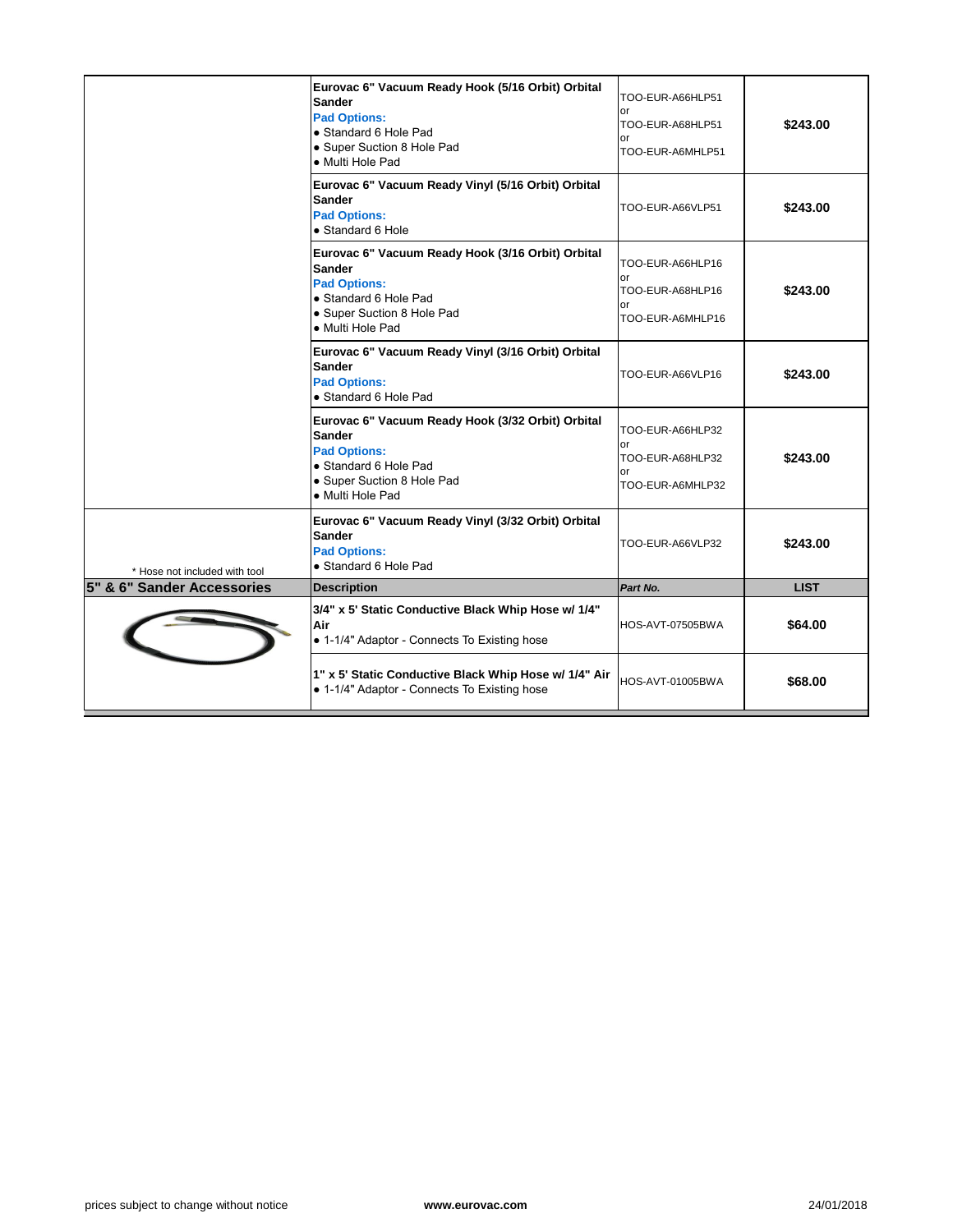### **5" & 6" Electric Vacuum Ready Orbital Sanders**

| Electric 5" & 6" Vac Ready<br><b>Orbital Sander</b> | <b>Description</b>                                                                                                                                                                                                                                                              | Part No.                                       |                                 |                                                  |  |
|-----------------------------------------------------|---------------------------------------------------------------------------------------------------------------------------------------------------------------------------------------------------------------------------------------------------------------------------------|------------------------------------------------|---------------------------------|--------------------------------------------------|--|
|                                                     | <b>ELECTRIC 5" &amp; 6" VAC READY</b><br><b>ORBITAL SANDER</b><br><b>Tool Specs &amp; Info:</b><br>• 12000 RPM<br>· 3/4" Female Threaded Vacuum Take-off (Take-off will<br>accept 1-1/4" cuff over OD)<br>· 3/4" whip hose recommended<br>• 1" whip hose available upon request |                                                |                                 |                                                  |  |
|                                                     | Pad Dim<br><b>Motor</b><br><b>HP</b><br><b>Inches</b>                                                                                                                                                                                                                           | <b>Air Flow</b><br><b>SCFM</b> *               | <b>Weight Size</b><br>Pounds ** |                                                  |  |
|                                                     | .28<br>5<br>.28<br>6                                                                                                                                                                                                                                                            | 17<br>17                                       | 1.9<br>2.0                      |                                                  |  |
|                                                     | Air flow/consumption specifications are @ 90 psig (6.2 bar)<br>* Does not include the weight of the whip hose                                                                                                                                                                   |                                                |                                 |                                                  |  |
|                                                     | AirVantage Electric 5" Vacuum Ready Hook (3/16<br><b>Orbit) Orbital Sander</b><br><b>Pad Options:</b><br>• Standard 5 Hole Pad                                                                                                                                                  |                                                |                                 | TOO-EUR-E55HLP16<br>or<br>TOO-EUR-E56HLP16<br>or |  |
|                                                     | • Multi Hole Pad                                                                                                                                                                                                                                                                | • Super Suction 6 Hole Pad<br>TOO-EUR-E5MHLP16 |                                 |                                                  |  |
|                                                     | AirVantage Electric 5" Vacuum Ready Vinyl (3/16<br><b>Orbit) Orbital Sander</b><br><b>Pad Options:</b><br>• Standard 5 Hole Pad                                                                                                                                                 |                                                |                                 | TOO-EUR-E55VLP16                                 |  |
|                                                     | AirVantage Electric 5" Vacuum Ready Hook (3/32<br><b>Orbit) Orbital Sander</b><br><b>Pad Options:</b><br>• Standard 5 Hole Pad                                                                                                                                                  |                                                |                                 | TOO-EUR-E55HLP32<br>or<br>TOO-EUR-E56HLP32       |  |
|                                                     | • Super Suction 6 Hole Pad<br>• Multi Hole Pad                                                                                                                                                                                                                                  |                                                |                                 | or<br>TOO-EUR-E5MHLP32                           |  |
|                                                     | AirVantage Electric 5" Vacuum Ready Vinyl (3/32<br><b>Orbit) Orbital Sander</b><br><b>Pad Options:</b><br>• Standard 5 Hole Pad                                                                                                                                                 | TOO-EUR-E55VLP32                               |                                 |                                                  |  |
|                                                     | AirVantage Electric 6" Vacuum Ready Hook (3/16<br><b>Orbit) Orbital Sander</b>                                                                                                                                                                                                  |                                                |                                 | TOO-EUR-E66HLP16<br>or                           |  |
|                                                     | <b>Pad Options:</b><br>• Standard 6 Hole Pad<br>• Super Suction 8 Hole Pad<br>• Multi Hole Pad                                                                                                                                                                                  |                                                |                                 |                                                  |  |
|                                                     | AirVantage Electric 6" Vacuum Ready Vinyl (3/16<br><b>Orbit) Orbital Sander</b><br><b>Pad Options:</b><br>• Standard 6 Hole Pad                                                                                                                                                 |                                                |                                 | TOO-EUR-E66VLP16                                 |  |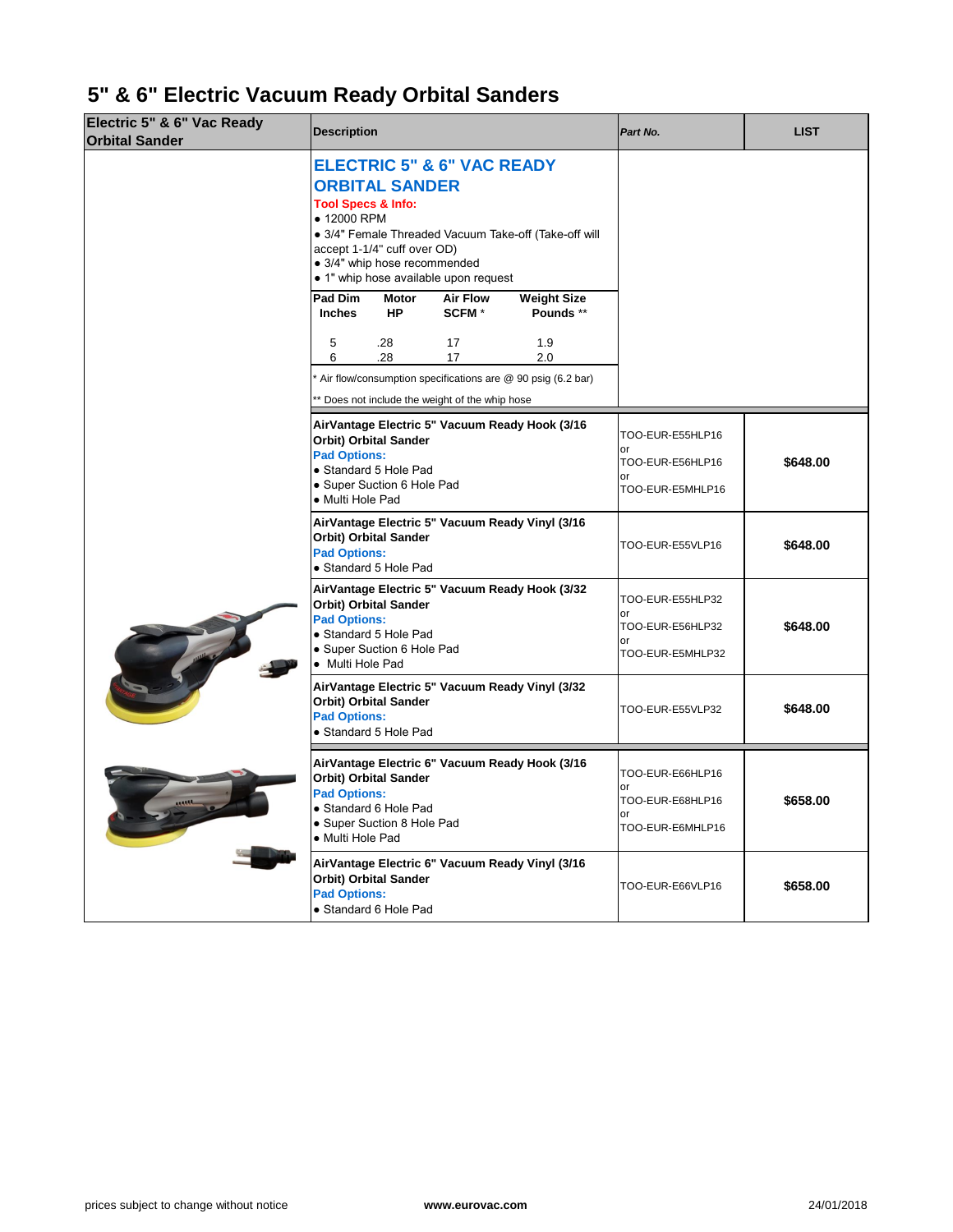|                                               | AirVantage Electric 6" Vacuum Ready Hook (3/32<br><b>Orbit) Orbital Sander</b><br><b>Pad Options:</b><br>• Standard 6 Hole Pad<br>• Super Suction 8 Hole Pad<br>• Multi Hole Pad | TOO-EUR-E66HLP32<br>or<br>TOO-EUR-E68HLP32<br>or<br>TOO-EUR-E6MHLP32 |
|-----------------------------------------------|----------------------------------------------------------------------------------------------------------------------------------------------------------------------------------|----------------------------------------------------------------------|
|                                               | AirVantage Electric 6" Vacuum Ready Vinyl (3/32<br><b>Orbit) Orbital Sander</b><br><b>Pad Options:</b><br>• Standard 6 Hole Pad                                                  | TOO-EUR-E66VLP32                                                     |
|                                               |                                                                                                                                                                                  |                                                                      |
| 5" & 6" Electric Sander<br><b>Accessories</b> | <b>Description</b>                                                                                                                                                               | Part No.                                                             |
|                                               | 3/4" x 5' Static Conductive Black Whip Hose w/ 1/4"<br>Air<br>• 1-1/4" Adaptor - Connects To Existing hose                                                                       | HOS-AVT-07505BWA                                                     |

## **3" x 4" Vacuum Ready Sanders**

| 3" x 4" Vac Ready Sander   | <b>Description</b>                                                                                                                                        |                           |                                      |                                 | Part No.         |
|----------------------------|-----------------------------------------------------------------------------------------------------------------------------------------------------------|---------------------------|--------------------------------------|---------------------------------|------------------|
|                            | <b>3" x 4" VAC READY SANDER</b><br><b>Tool Specs &amp; Info:</b><br>• Sander requires 1" whip hose shown below<br>· 3/4" whip hose available upon request |                           |                                      |                                 |                  |
|                            | <b>Pad Dim</b><br><b>Inches</b>                                                                                                                           | <b>Motor</b><br><b>HP</b> | <b>Air Flow</b><br>SCFM <sup>*</sup> | <b>Weight Size</b><br>Pounds ** |                  |
|                            | .24<br>$3 \times 4$<br>Air flow/consumption specifications are @ 90 psig (6.2 bar)<br>* Does not include the weight of the whip hose                      | 17                        | 1.7                                  |                                 |                  |
|                            | 3" x 4" 4 Hole Hook Sander                                                                                                                                |                           | TOO-EUR-A030404H                     |                                 |                  |
|                            | 3" x 4" 4 Hole Vinyl Sander                                                                                                                               |                           |                                      |                                 | TOO-EUR-A030404V |
| 3" x 4" Sander Accessories | <b>Description</b>                                                                                                                                        |                           |                                      |                                 | Part No.         |
|                            | 3/4" x 5' Static Conductive Black Whip Hose w/ 1/4"<br>Air<br>• 1-1/4" Adaptor - Connects To Existing hose                                                |                           |                                      |                                 | HOS-AVT-07505BWA |
|                            | 1" x 5' Static Conductive Black Whip Hose w/ 1/4" Air<br>• 1-1/4" Adaptor - Connects To Existing hose                                                     |                           | <b>HOS-AVT-01005BWA</b>              |                                 |                  |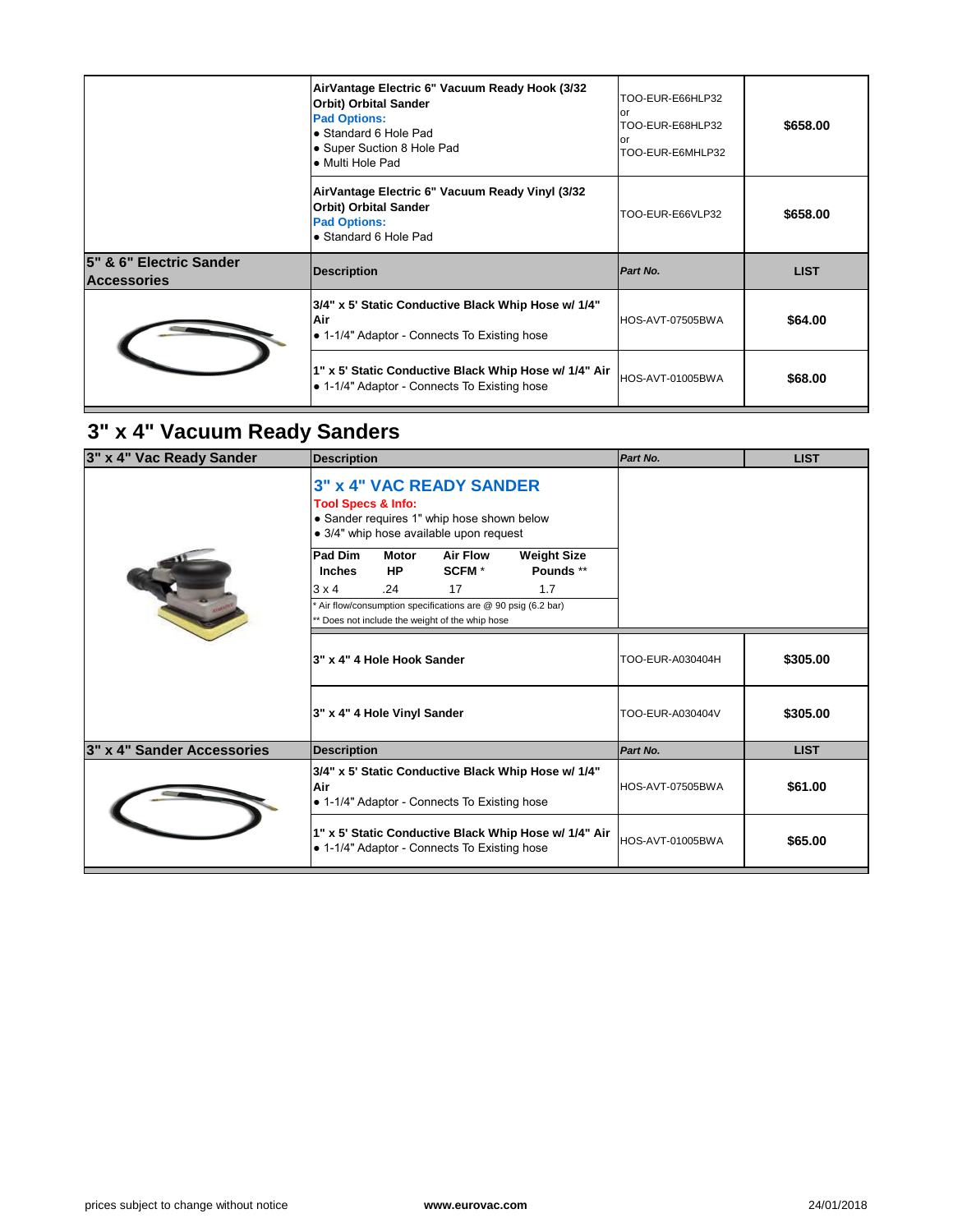#### **3-2/3" x 7" Vacuum Ready Jitterbug Sanders**

| <b>Jitterbug Vac Ready Sander</b>   | <b>Description</b>                                                                                                                                                         |                           |                                              |                                                          | Part No.         |
|-------------------------------------|----------------------------------------------------------------------------------------------------------------------------------------------------------------------------|---------------------------|----------------------------------------------|----------------------------------------------------------|------------------|
|                                     | 3 2/3" x 7" VAC READY JITTERBUG<br><b>SANDER</b><br><b>Tool Specs &amp; Info:</b><br>• Sander requires 1" whip hose shown below<br>• 3/4" whip hose available upon request |                           |                                              |                                                          |                  |
|                                     | <b>Pad Dim</b><br><b>Inches</b>                                                                                                                                            | <b>Motor</b><br><b>HP</b> | <b>Air Flow</b><br>SCFM <sup>*</sup>         | <b>Weight Size</b><br>Pounds **                          |                  |
|                                     | $3 - 2/3 \times 7$                                                                                                                                                         | .24                       | 16                                           | 2.35                                                     |                  |
|                                     | Air flow/consumption specifications are @ 90 psig (6.2 bar)<br>** Does not include the weight of the whip hose                                                             |                           |                                              |                                                          |                  |
|                                     | Eurovac 3 2/3" x 7" 10 Hole Hook (1/8" Orbit)<br><b>Jitterbug Sander</b>                                                                                                   |                           | TOO-EUR-A323710H                             |                                                          |                  |
|                                     | <b>Sander</b>                                                                                                                                                              |                           |                                              | Eurovac 3 2/3" x 7" 10 Hole Vinyl (1/8" Orbit) Jitterbug | TOO-EUR-A323710V |
| <b>Jitterbug Sander Accessories</b> | <b>Description</b>                                                                                                                                                         |                           | Part No.                                     |                                                          |                  |
|                                     | 3/4" x 5' Static Conductive Black Whip Hose w/ 1/4"<br>Air<br>• 1-1/4" Adaptor - Connects To Existing hose                                                                 |                           |                                              |                                                          | HOS-AVT-07505BWA |
|                                     |                                                                                                                                                                            |                           | • 1-1/4" Adaptor - Connects To Existing hose | 1" x 5' Static Conductive Black Whip Hose w/ 1/4" Air    | HOS-AVT-01005BWA |

### **8" Vacuum Ready "Mud Hog" Sanders**

| 8" Vac Ready "Mud Hog" Orbital<br>Sander | <b>Description</b>                                                                                    | Part No.         |
|------------------------------------------|-------------------------------------------------------------------------------------------------------|------------------|
| <b>EUROVAC</b>                           | <b>8" VAC READY MUDHOG SANDER</b><br><b>Tool Specs &amp; Info:</b><br>• Accept 1 1/4" hose cuff       |                  |
|                                          | Eurovac 8" 9 Hole Mud Hog Hook DA Sander                                                              | TOO-EUR-G89H0901 |
|                                          | Eurovac 8" 9 Hole Mud Hog Vinyl DA Sander                                                             | TOO-EUR-G89H0901 |
| <b>8" Sander Accessories</b>             | <b>Description</b>                                                                                    | Part No.         |
|                                          | 1" x 5' Static Conductive Black Whip Hose w/ 1/4" Air<br>• 1-1/4" Adaptor - Connects To Existing hose | HOS-030-45610105 |

#### **2-3/4" x 16" Vacuum Ready Longboard Sanders**

| <b>Straightline Vac Ready Sander</b> | Description                                                                                                              | <b>Part No.</b>  |
|--------------------------------------|--------------------------------------------------------------------------------------------------------------------------|------------------|
|                                      | Hutchins 2-3/4" x 16" 18 Hole Hook Straightline<br><b>Sander</b><br>l● Model #2000VA<br>$\bullet$ Accepts 3/4" hose cuff | TOO-HUT-4920H    |
|                                      | Hutchins 2-3/4" x 16" 18 Hole Vinyl Straightline<br>lSander<br>l● Model #2000VA<br>● Accepts 3/4" hose cuff              | TOO-HUT-49200000 |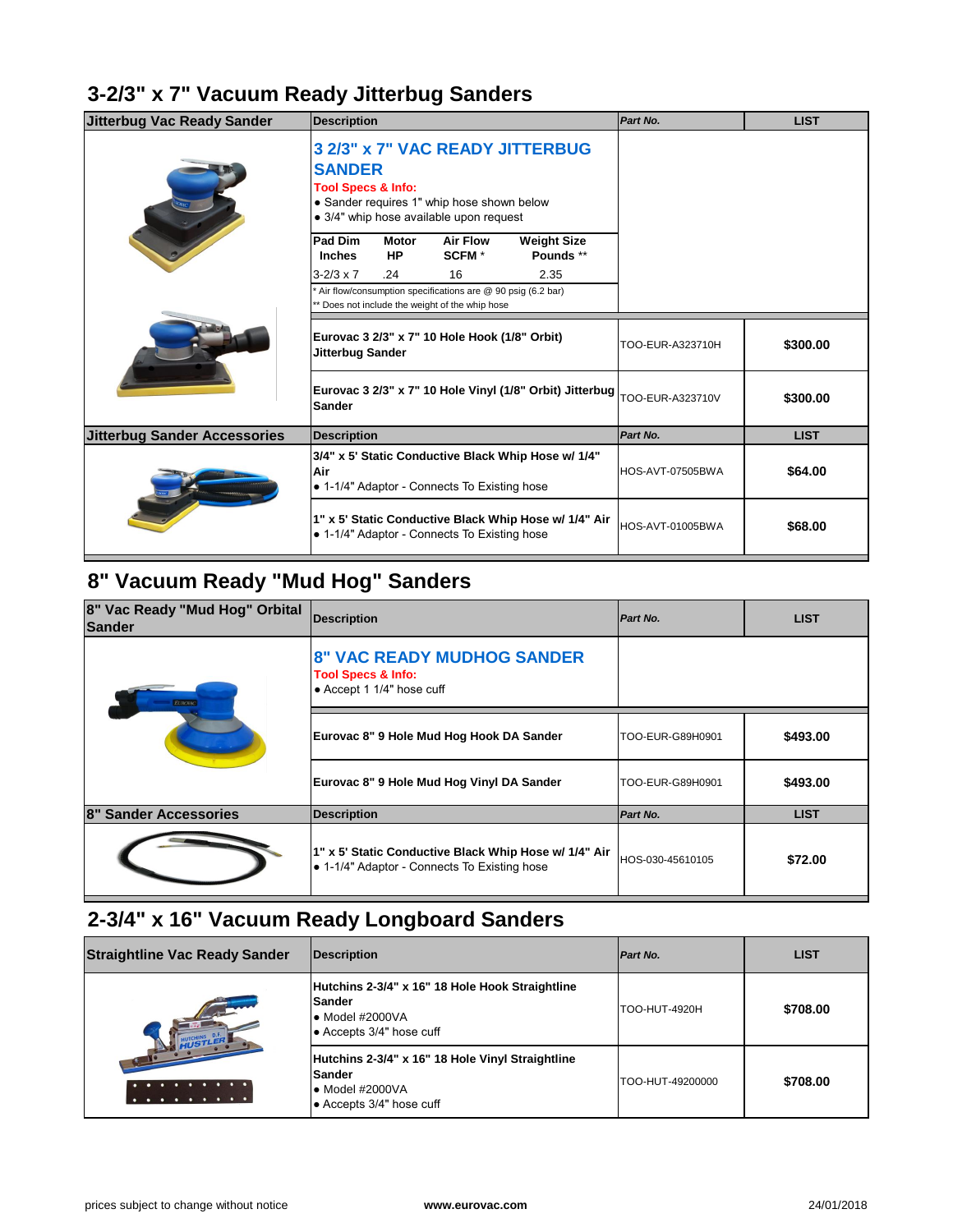| <b>Orbital Vac Ready Sander</b>                                                                                    | <b>Description</b>                                                                                       | Part No.         |
|--------------------------------------------------------------------------------------------------------------------|----------------------------------------------------------------------------------------------------------|------------------|
| <b>WISTLER</b>                                                                                                     | Hutchins 2-3/4" x 16" 18 Hole Hook Orbital Sander<br>$\bullet$ Model #800VA<br>• Accepts 3/4" hose cuff  | TOO-HUT-4932H000 |
| $\begin{array}{ccccccccccccccccc} \bullet & \bullet & \bullet & \bullet & \bullet & \bullet & \bullet \end{array}$ | Hutchins 2-3/4" x 16" 18 Hole Vinyl Orbital Sander<br>$\bullet$ Model #800VA<br>• Accepts 3/4" hose cuff | TOO-HUT-49320000 |
|                                                                                                                    |                                                                                                          |                  |
| <b>Longboard Sander Accessories</b>                                                                                | <b>Description</b>                                                                                       | Part No.         |

#### **Vacuum Ready Handsanders Sanders**

| <b>Vac Ready Handsanders</b>  | <b>Description</b>                                                                       | <b>Part No.</b>  |
|-------------------------------|------------------------------------------------------------------------------------------|------------------|
|                               | <b>VAC READY HANDSANDERS</b><br><b>Tool Specs &amp; Info:</b><br>• Accept 3/4" hose cuff |                  |
|                               | 2 3/4" x 15 3/4" 14 Hole Hook Handsander                                                 | TOO-EUR-HS0150VA |
|                               | 2 3/4" x 7 3/4" 8 Hole Hook Handsander                                                   | TOO-EUR-HS0070VA |
|                               | 2 3/4" x 5" 8 Hole Hook Handsander                                                       | TOO-EUR-HS0050VA |
| <b>Handsander Accessories</b> | <b>Description</b>                                                                       | <b>Part No.</b>  |
|                               | 3/4" x 5' Static Conductive Black Whip Hose                                              | HOS-050-35607705 |

### **Tool & Sandpaper Starter Packages**

| <b>Tool &amp; Sandpaper Starter</b><br><b>Packages</b> | <b>Description</b>                                                                                                                                                                                                                                                                                                             | Part No.      |
|--------------------------------------------------------|--------------------------------------------------------------------------------------------------------------------------------------------------------------------------------------------------------------------------------------------------------------------------------------------------------------------------------|---------------|
|                                                        | Dedicated 6" & 8" Aluminium Dustless Sanding<br><b>Tool/Paper Package:</b><br>• Qty 1 - 6" 6H Aluminum DA Sander w/ 5' whip hose<br>• Qty 1 - 8" 9H Aluminum Mud Hog Sander w/ 5' whip<br>hose<br>• Qty 1 - 6" 6H Aluminium Sandpaper Sample Box<br>• Qty 1 - 8" 9H Aluminium Sandpaper Sample Box                             | SYS-050-SPS8I |
|                                                        | <b>Dedicated 6" &amp; Longboarad Aluminium Dustless</b><br><b>Sanding Tool/Paper Package:</b><br>• Qty 1 - 6" 6H Aluminum DA Sander w/ 5' whip hose<br>• Qty 1 - 16" 18H Aluminum Straightline Sander w/ 5'<br>whip hose<br>• Qty 1 - 6" 6H Aluminium Sandpaper Sample Box<br>· Qty 1 - 16" 18H Aluminium Sandpaper Sample Box | 50-SPS8IL     |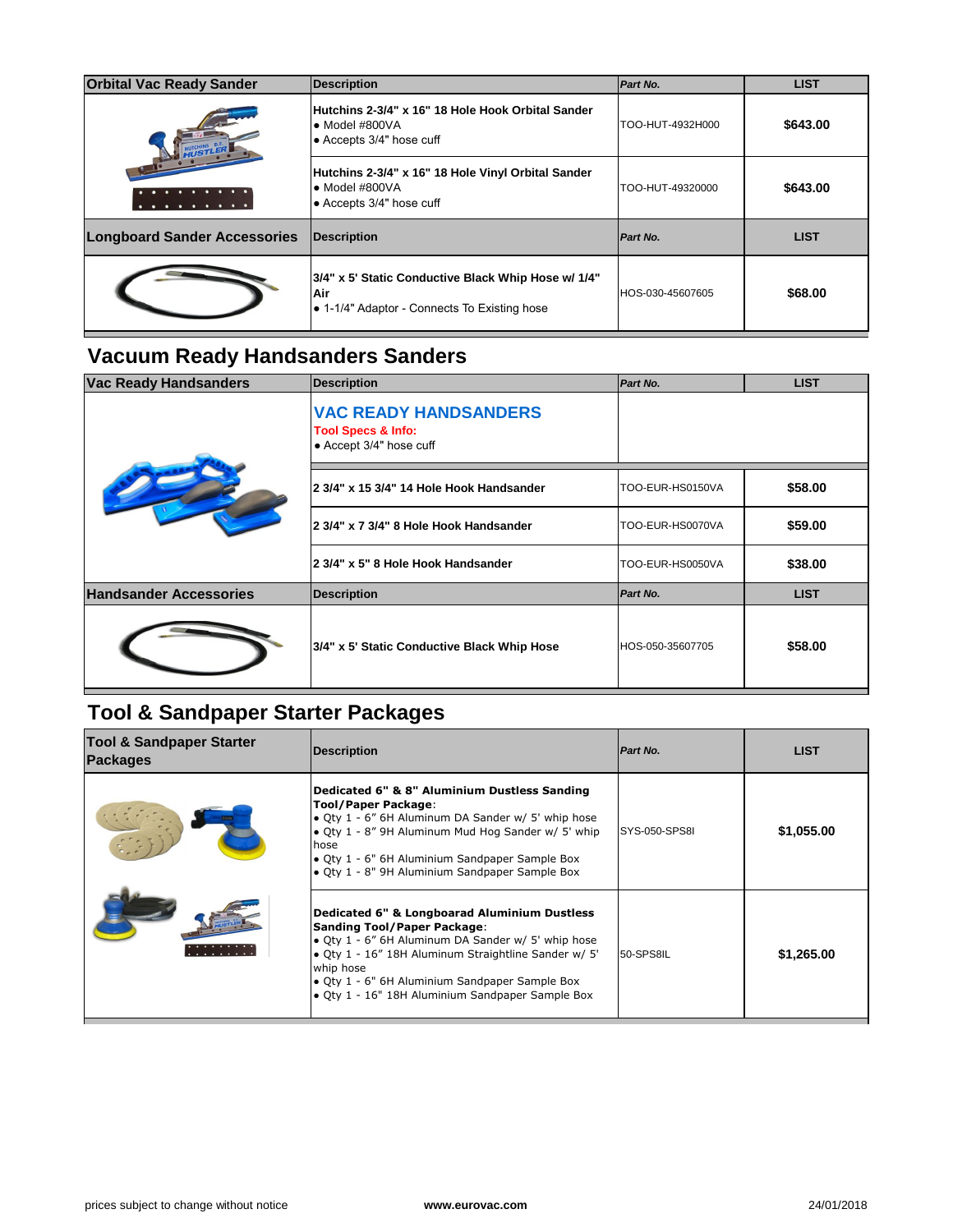### **2" & 3" Vacuum Ready Roll On Angle Grinders**

| 2" & 3" Vac Ready Roll On Angle<br>Grinder | <b>Description</b>                                                                                                                                                                                                                                                                                                                                                                                 | Part No.           |
|--------------------------------------------|----------------------------------------------------------------------------------------------------------------------------------------------------------------------------------------------------------------------------------------------------------------------------------------------------------------------------------------------------------------------------------------------------|--------------------|
|                                            | <b>2" &amp; 3" VAC READY ROLL ON ANGLE</b><br><b>GRINDER</b><br><b>Tool Specs &amp; Info:</b><br>• 20000 RPM<br>• Accept 1" hose cuff<br>• Ergonomic handle with good grip<br>• Lever vanishes by sinking snugly into housing<br>• Rear exhaust<br>• Composite housing<br>· 360 deg adjustable exhaust outlet<br>• 90 deg angle head allows flexibility in tight corners<br>· Includes roll-on pad |                    |
|                                            | <b>Collet</b><br><b>Air Flow</b><br><b>Weight Size</b><br><b>Motor</b><br>Pounds **<br>SCFM <sup>*</sup><br><b>Inches</b><br><b>HP</b><br>1/4"<br>$.5\,$<br>1.54 (no shroud)<br>4                                                                                                                                                                                                                  |                    |
|                                            | Eurovac 2" Roll On Angle Grinder w/ Steel Vacuum<br><b>Shroud</b><br>· Includes 2" Roll On Pad<br>• Accepts 1" Hose Cuff                                                                                                                                                                                                                                                                           | TOO-EUR-V2200002-2 |
|                                            | Eurovac 3" Roloc Grinder w/ Steel Vacuum Shroud<br>· Includes 3" 12 Hole Roll On Pad<br>• Accepts 1" Hose Cuff                                                                                                                                                                                                                                                                                     | TOO-EUR-V2200003-2 |
| <b>Roll On Grinder Accessories</b>         | <b>Description</b>                                                                                                                                                                                                                                                                                                                                                                                 | Part No.           |
|                                            | 1" x 5' Static Conductive Black Whip Hose w/ 1/4" Air<br>• 1-1/4" Adaptor - Connects To Existing hose                                                                                                                                                                                                                                                                                              | HOS-030-45610105   |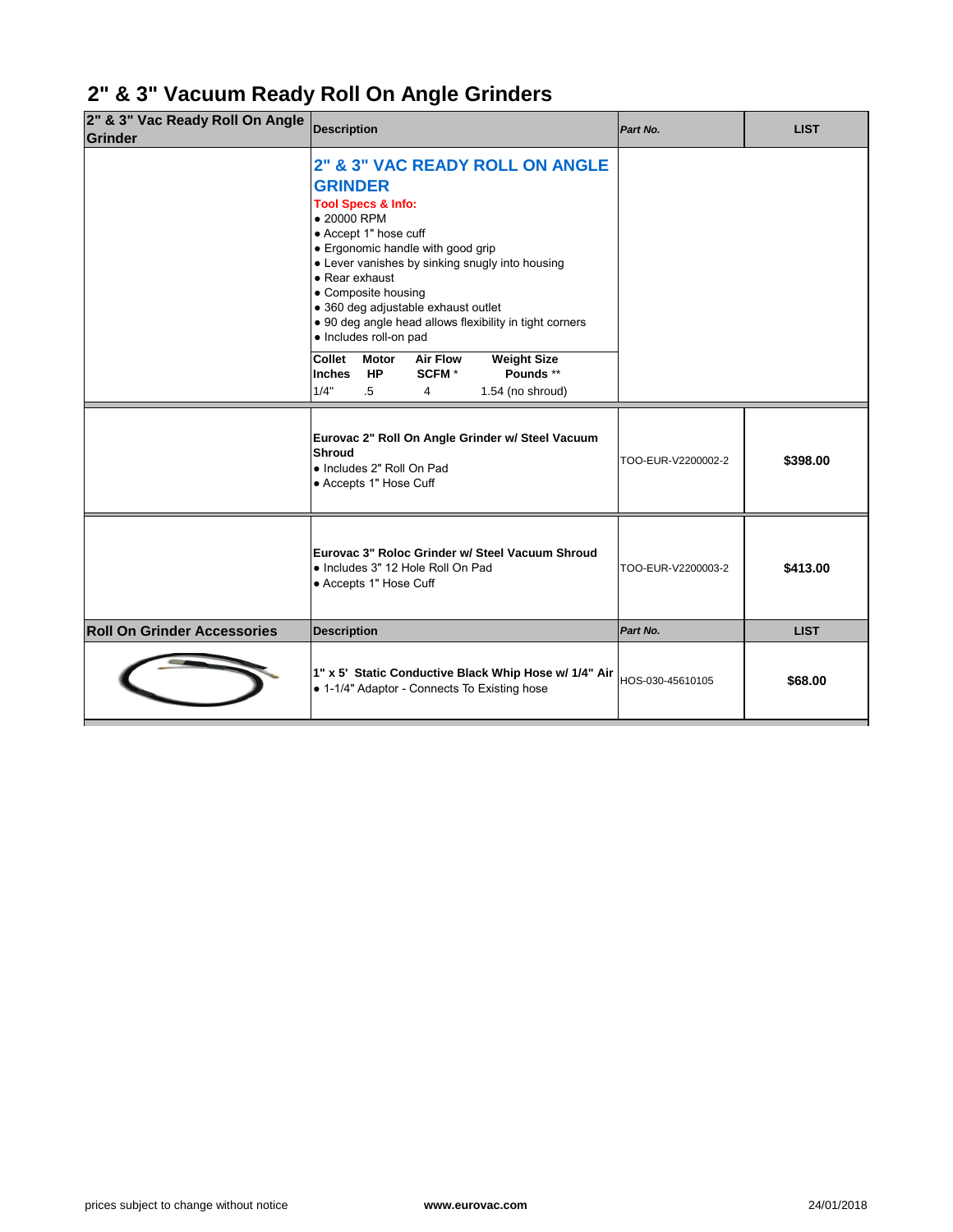## **4" & 5" Vacuum Ready Rotary Sanders**

| 4" & 5" Vacuum Ready Rotary<br><b>Sanders</b> | <b>Description</b>                                                                                                                                                                                                                                                             | Part No.           |
|-----------------------------------------------|--------------------------------------------------------------------------------------------------------------------------------------------------------------------------------------------------------------------------------------------------------------------------------|--------------------|
|                                               | <b>4" &amp; 5" VAC READY ROTARY</b><br><b>SANDER</b><br><b>Tool Specs &amp; Info:</b><br>• 7000 RPM<br>• Safety lever throttle<br>· Built-in speed regulator<br>• Rear exhaust<br>$\bullet$ Length: 9.4"<br>• Spindle Thread: 5/8" - 11<br>• Includes pad & center screw / nut |                    |
|                                               | <b>Air Flow</b><br><b>Weight Size</b><br>Air Inlet Suggested<br>Pounds **<br><b>Hose Size</b><br>SCFM <sup>*</sup><br><b>Size</b><br>3/8"<br>1/4"<br>2.9 (no shroud)<br>4.5 avg.                                                                                               |                    |
| * Hose not included with tool                 | Eurovac 4" 8 Hole Resin Cloth Rotary Sander<br>• Accepts 1-1/2" Hose Cuff                                                                                                                                                                                                      | TOO-EUR-G49H7000   |
|                                               | Eurovac 4" 8 Hole Fiber Disc Rotary Sander<br>• Accepts 1-1/2" Hose Cuff                                                                                                                                                                                                       | TOO-EUR-G49F7000   |
| 100313<br>* Hose not included with tool       | Eurovac 5" 8 Hole Resin Cloth Rotary Sander<br>• Accepts 1-1/2" Hose Cuff                                                                                                                                                                                                      | TOO-EUR-G59H7000   |
| * Hose not included with tool                 | Eurovac 5" 8 Hole Fiber Disc Rotary Sander<br>• Accepts 1-1/2" Hose Cuff                                                                                                                                                                                                       | TOO-EUR-G59F7000   |
|                                               | Eurovac 5" Fiber Disc Rotary Sander w/ Plastic Brush<br><b>Vacuum Shroud</b><br>• Accepts 1-1/4" Hose Cuff                                                                                                                                                                     | TOO-EUR-G5BR7000-1 |
|                                               | Eurovac 5" Fiber Disc Rotary Sander w/ Steel Brush<br><b>Vacuum Shroud</b><br>• Accepts 1-1/4" Hose Cuff                                                                                                                                                                       | TOO-EUR-G5BR7000-2 |
| <b>Rotary Sander Accessories</b>              | <b>Description</b>                                                                                                                                                                                                                                                             | Part No.           |
|                                               | 1 1/4" x 5' Static Conductive Black Whip Hose w/ 3/8"<br>Air<br>• 1-1/4" Adaptor - Connects To Existing hose                                                                                                                                                                   | HOS-030-45613505   |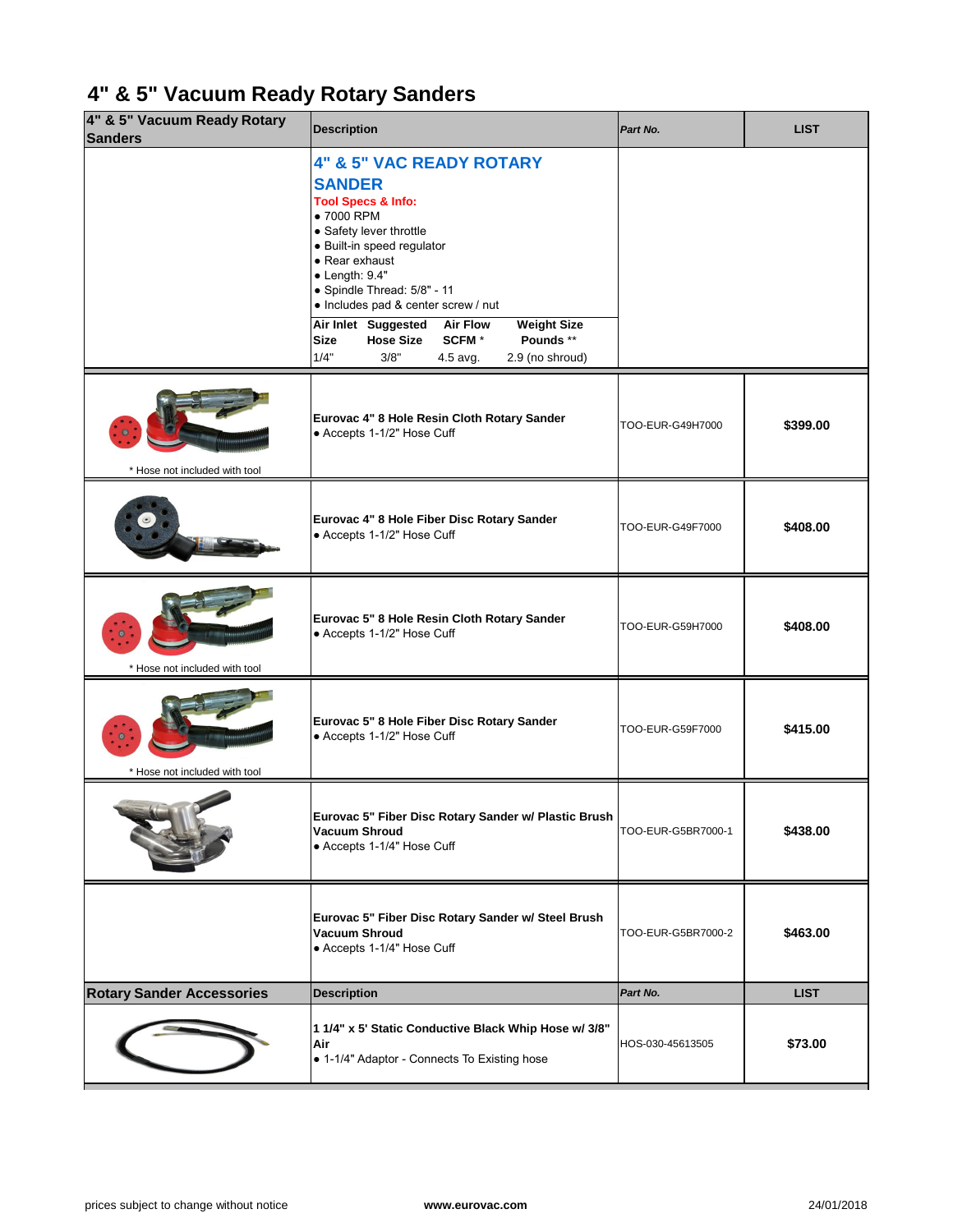## **6" & 8" Vacuum Ready Rotary Sanders**

| 6" & 8" Vacuum Ready Rotary<br><b>Sander</b> | <b>Description</b>                                                                                                                                                                                                                | Part No.           |
|----------------------------------------------|-----------------------------------------------------------------------------------------------------------------------------------------------------------------------------------------------------------------------------------|--------------------|
|                                              | 6" & 8" VAC READY ROTARY<br><b>SANDER</b><br><b>Tool Specs &amp; Info:</b><br>• 4500 RPM<br>· Built-in speed regulator<br>• Rear exhaust<br>• Length: 12.6"<br>• Spindle Thread: 5/8" - 11<br>• Includes pad & center screw / nut |                    |
|                                              | <b>Air Flow</b><br><b>Weight Size</b><br>Air Inlet Suggested<br>Pounds **<br>SCFM <sup>*</sup><br><b>Hose Size</b><br><b>Size</b><br>1/4"<br>3/8"<br>4.4 (no shroud)<br>4.8 avg.                                                  |                    |
| * Hose not included with tool                | Eurovac 6" 16 Hole (8 Inner & 8 Outer Holes) Resin<br><b>Cloth Rotary Sander</b><br>• Accepts 1-1/2" Hose Cuff                                                                                                                    | TOO-EUR-V617H450   |
| * Hose not included with tool                | Eurovac 6" 14 Hole Fiber Disc Rotary Sander<br>• Accepts 1-1/2" Hose Cuff                                                                                                                                                         | TOO-EUR-V614F450   |
|                                              | Eurovac 7" Fiber Disc Rotary Sander w/ Plastic Brush<br><b>Vacuum Shroud</b><br>• Accepts 1-1/4" Hose Cuff                                                                                                                        | TOO-EUR-V7BR4500-1 |
|                                              | Eurovac 7" Fiber Disc Rotary Sander w/ Steel Brush<br><b>Vacuum Shroud</b><br>• Accepts 1-1/4" Hose Cuff                                                                                                                          | TOO-EUR-V7BR4500-2 |
| * Hose not included with tool                | Eurovac 8" 16 Hole (8 Inner & 8 Outer Holes) Resin<br><b>Cloth Rotary Sander</b><br>• Accepts 1-1/2" Hose Cuff                                                                                                                    | TOO-EUR-V816H450   |
| * Hose not included with tool                | Eurovac 8" 16 Hole (Outer Edge Holes) Resin Cloth<br><b>Rotary Sander</b><br>• Accepts 1-1/2" Hose Cuff                                                                                                                           | TOO-EUR-V816H451   |
|                                              | Eurovac 8" 16 Hole (Outer Edge Holes) Fiber Disc<br><b>Sander</b><br>• Accepts 1-1/2" Hose Cuff                                                                                                                                   | TOO-EUR-V816F451   |
| * Hose not included with tool                |                                                                                                                                                                                                                                   |                    |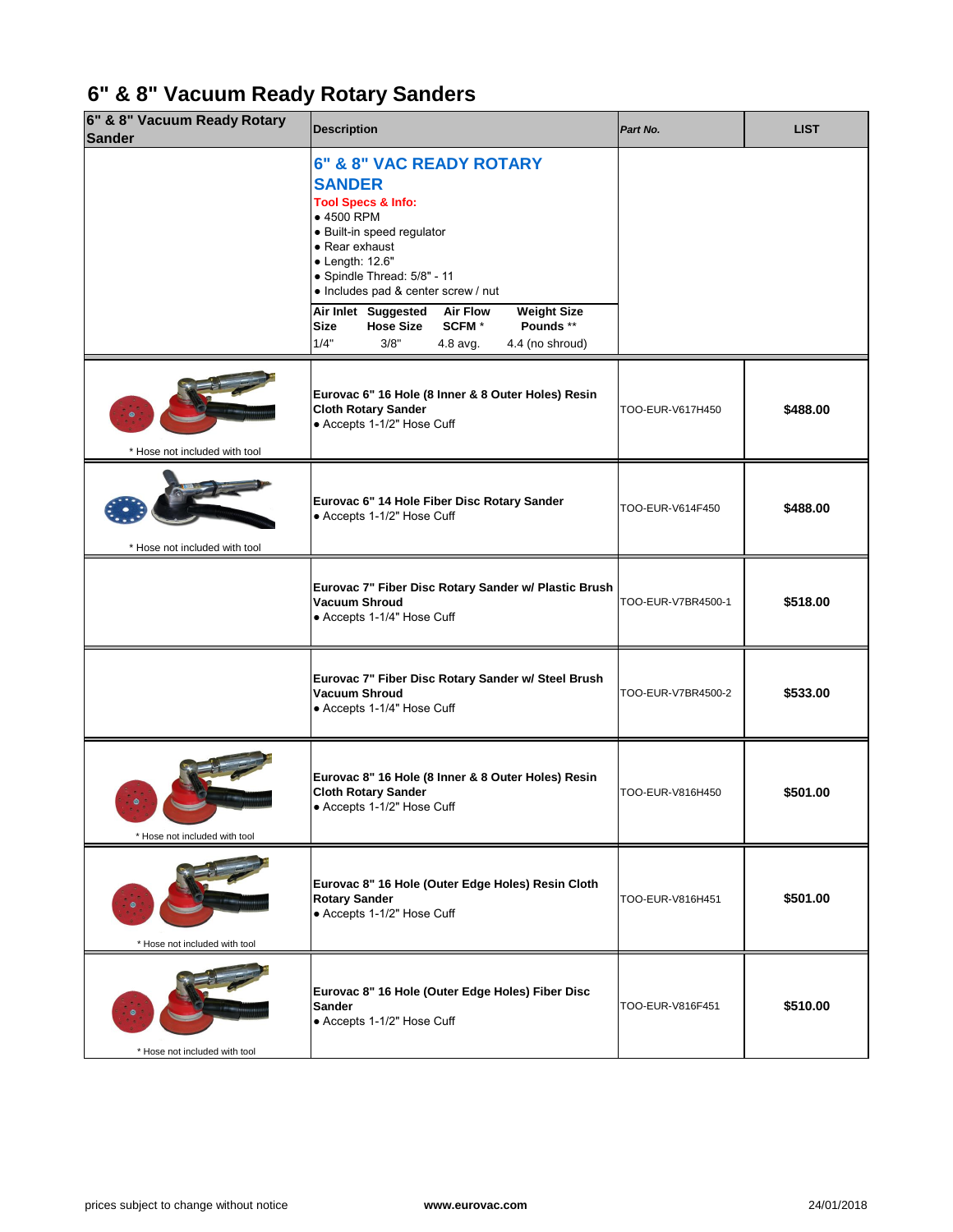| <b>Rotary Sander Accessories</b> | <b>Description</b>                                                                                            | Part No.                 |
|----------------------------------|---------------------------------------------------------------------------------------------------------------|--------------------------|
|                                  | 1 1/4" x 5' Static Conductive Black Whip Hose w/ 3/8"<br> Air<br>• 1-1/4" Adaptor - Connects To Existing hose | <b>IHOS-030-45613505</b> |
|                                  | 1 1/2" x 5' Static Conductive Black Whip Hose w/ 3/8"<br>Air<br>1-1/2" Adaptor - Connects To Existing hose    | <b>IHOS-030-45615005</b> |

### **Vacuum Ready Pnuematic Trimmers**

| <b>Trimmers</b>                 | <b>Description</b>                                                                                                                                             | Part No.         |
|---------------------------------|----------------------------------------------------------------------------------------------------------------------------------------------------------------|------------------|
|                                 | Diatrim 2" #10-2 Trim Saw:<br>• 7/16" Cutting Depth<br>• Air Consumption: 15CFM 90PSI<br>· Weight: 1 3/4LBS<br>• RPM: 19,000                                   | TOO-DIA-10200000 |
| орутары                         | Diatrim 3" #10-3 Trim Saw:<br>• 1/2" Cutting Depth<br>· Air Consumption: 19CFM 90PSI<br>• Weight: 3LBS<br>• RPM: 12,000                                        | TOO-DIA-10300000 |
| <b><i><u>UIVI UITTI</u></i></b> | Diatrim 4" #10-4 Trim Saw:<br>· Includes an extra trimmer blade<br>• 1" Cutting Depth<br>· Air Consumption: 23CFM 80PSI<br>• Weight: 4LBS<br>• RPM: 12,700     | TOO-DIA-10400000 |
| <b>ОБЪТЯЕ</b>                   | Diatrim 5" #10-5 Trim Saw:<br>• Includes an extra trimmer blade<br>• 1-1/2" Cutting Depth<br>· Air Consumption: 23CFM 80PSI<br>· Weight: 5LBS<br>• RPM: 12,700 | TOO-DIA-10500000 |
| <b>OIA TRIM</b>                 | Diatrim 6" #10-6 Excalibur Trim Saw:<br>• 1-5/8" Cutting Depth<br>· Air Consumption: 44CFM 90PSI<br>· Weight: 7.5LBS<br>• RPM: 12,000                          | TOO-DIA-1060X000 |
|                                 | Diatrim 6 1/2" #10-65 Excalibur Trim Saw:<br>• 2" Cutting Depth<br>• Air Consumption: 44CFM 90PSI<br>· Weight: 7.5LBS<br>• RPM: 12,000                         | TOO-DIA-1065X000 |